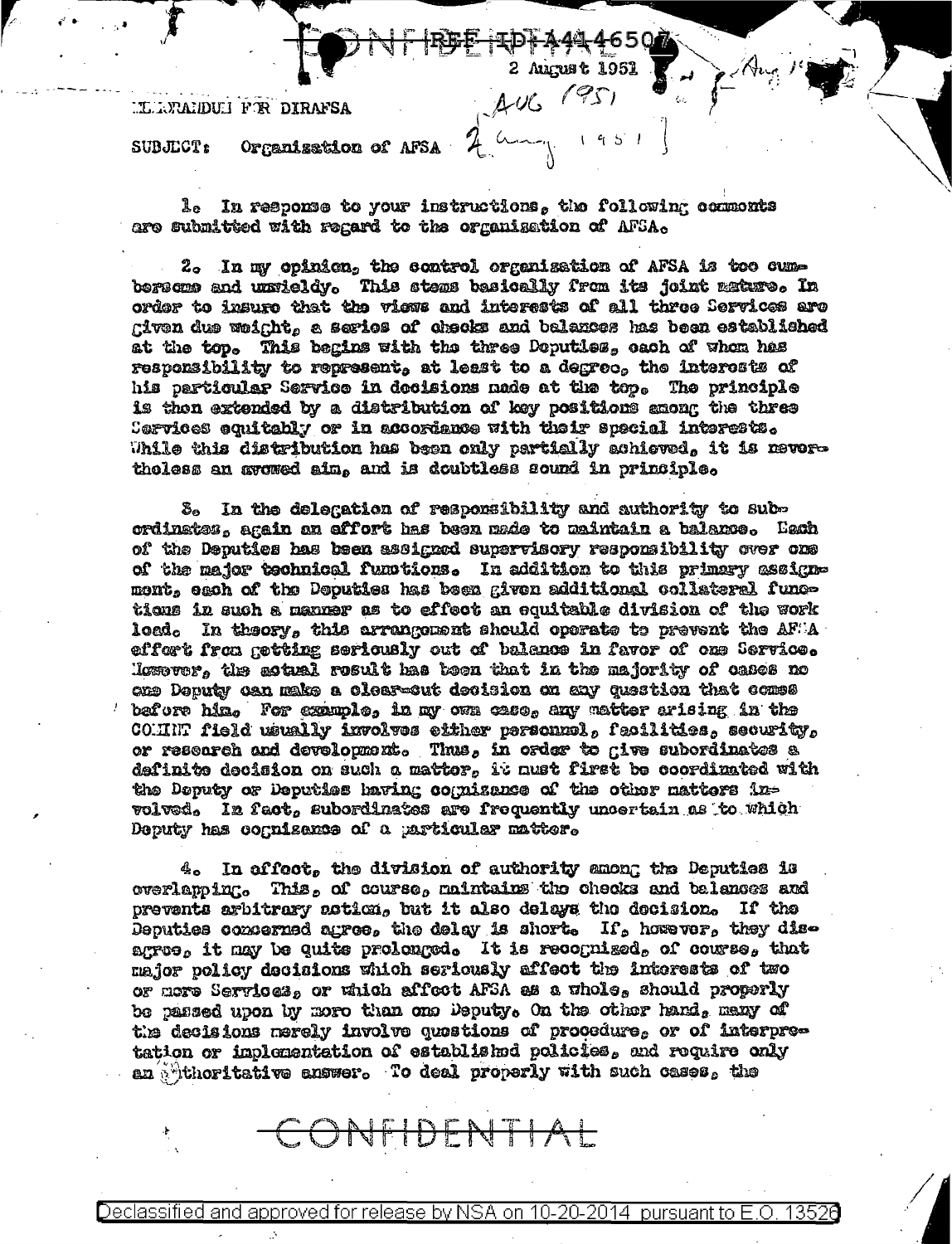

Organization of AFSA **SUBJECT:** 

machinery of AFSA should be organized for prompt action.

5. This leck of clear-cut division of suthority at the top in AFSA's organization, has resulted in a frequent lack of proper coordination among the various components of AFSA. This has been particularly noticeable in the AFSA staff. The staff divisions are required to work for all three Deputies, and thus must try to serve three bosses of equal authority. In an affort to overcome resulting coordination failures, the Executive for Coordination and Compliance was established, and placed under supervision of the Senior Deputy, while in many respects this broative is faced with the problems of a Chief of Staff, actually he has only the authority of an Executive Secretary or an Adjutant General. His nearest counterpart in naval organization is a Flag Secretary. Since the establishment of this office, there has been considerable improvement of coordination in AFSA, and in my opinion the present incumbent is doing an excellent job. However, direction of the staff still leaves much to be desired. we have had frequent examples of serious difficulties arising out of coordination failures. This lack of coordination is generally recognized within AFSA, and the result is noticeable in a growing tendoncy to employ the shotgun method of dissenination, Originators of lotters and memoranda within AFSA will froquently distribute them to various offices, divisions, or branches merely to insure that someone who might be interested will not fail to receive a copy.

 $0$ . Since the establishment of AF.A. the three Deputies have. in offect, each functioned as a Chiof of Staff for one of the major activities of AFSA, that is, the Army Deputy for CO. SEC, the Mavy Doputy for COMRITE, and the Air Force Deputy for R.D. Had their fields of responsibility been nore clear-out, they night have functioned with adequate effectiveness, but, the current assignment of responsibilities to them has militated against this.

7. In summary of what has been said above, it seems to me that the major defects in the top levels of AFSA's organization are basically:

a. Lack of clear-cut division of responsibility and authority exercised by the three Deputies, which results in difficulty in arriving at prompt and clear-out decisions;

b. Lack of adequately unified authority over the staff divisions, which results in improper coordination.

CONFIDENTIAL

ශ්රිත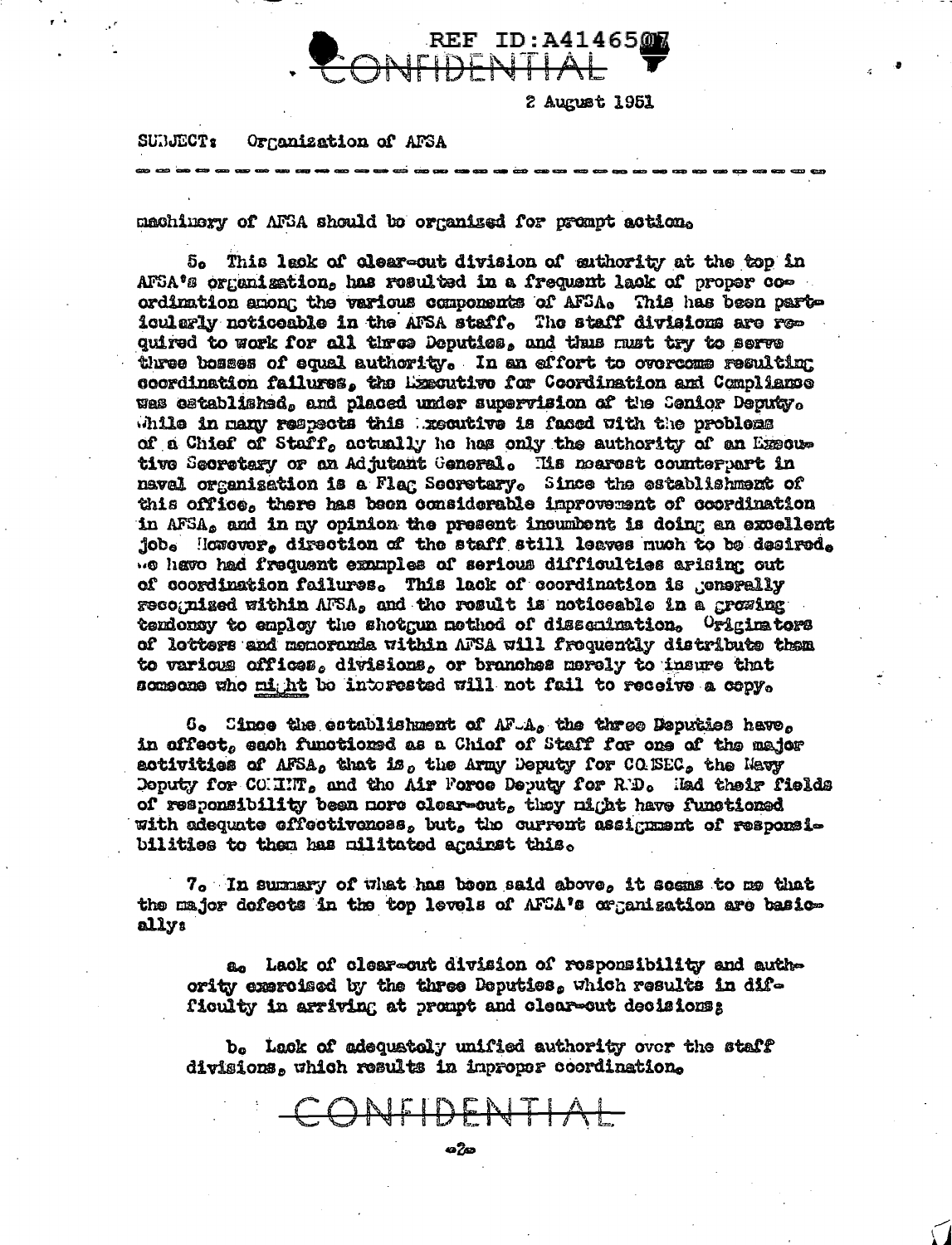

## **SUBJECT:** Organization of AFSA

Decause of the inter-Service nature of AFSA, and the necessity **3.** of maintaining certain checks and balances, it does not appear feasible, at this time, to establish the nost efficient type of organization for its control. On the credit side, it may be said that whatever disadvantages result from divided authority at the Deputy level, a division can roduce bottlemecks at the top, provided the split is workable. In my opinion, it may be possible to arrive at a better arrangement than now exists, without exceeding the provisions of the basic cherter  $(J<sub>e</sub>C<sub>e</sub>S<sub>e</sub> 2010)<sub>e</sub>$ 

9. Within AFSA there are essentially three main functions to be porformeds

a. COUILTS

b. CONSECs and

c. Staff (côntrol, planning, and support).

It is believed that a division of responsibility at Deputy Director level might be more effective if it were made along these limes. Should it be desired to follow the Two-Deputy pattern usually found in other joint organizations, CO.IIIT operations could be placed under one Deputy Director, CO.BEC operations under another Deputy Director, and Staff activities under another officer who would be the Chief of the AFSA I staff. Preferably, the two Deputies should not be from the same Service as the Director. The COMMIT operations Deputy would have supervision of all matters under cognizance of the Mfloe of Operations, and of the COUNT functions of the Office of Research and Development. The COMBNIC operations Deputy would, similarly, have supervision of all functions under the cognisance of the Office of CO SEC, and of the COMET.C functions of the Office of Research and Development. The Chief of AFSA staff would have supervision over all matters unler the cognizance of the staff divisions. This would include the routing and follow-up of correspondence, AFSA communications, training schools, and agoncy-wide adminstrative matters, (i.e. internal coordination, clearances, personnel, distribution, etc). An obvistely questionable feature of the foregoing arrangement is the division of authority over Research and Development. Hewever, the COLEEC and COMMIT activities of the Office of R&D are generally quite clearly defined, and the present Chief of that office does not believe that the proposed arrangement would create any serious difficulties. In fact, such an arrangement might well improve coordination between operations and related RtD.

CONFIDENTIAL

- ලෙස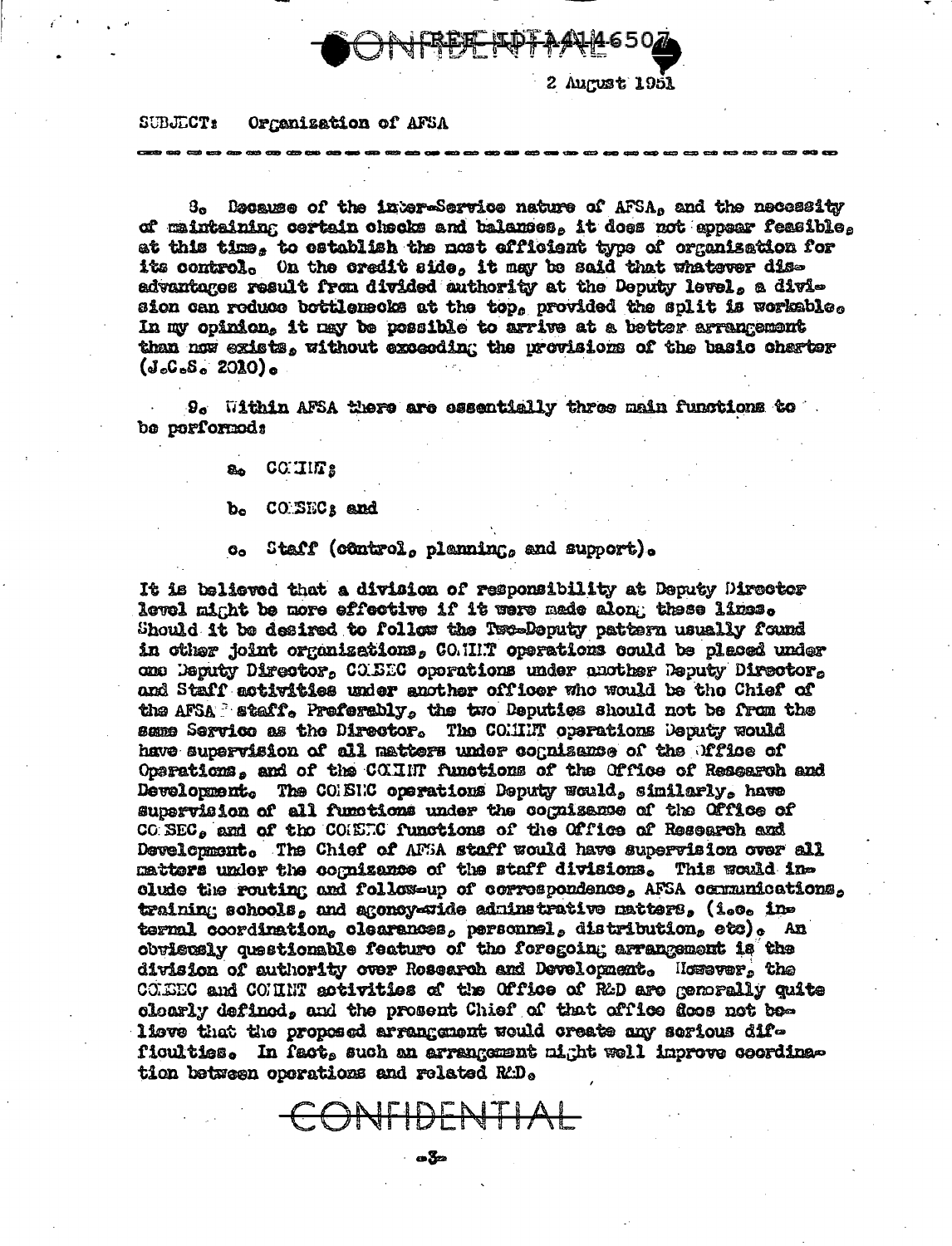

SUBJECT: Orranization of AFSA

10. The general plan of organization is shown in the attenhed diagram. It is recognized that a single Deputy is normally preferred. Hossesr, the COMINT and CONSEC operations of AFSA are so distinct that I believe there are cortain definite advantages in having two Deputies for the Agency.

ll. The same principle of organization could, of course, be applied to a three Deputy arrangement whereby the third Deputy would supervise R:D. Under such a scheme, all of the AFSA collateral functions now distributed among the Deputies would be placed under the Chief of AFLA staff. Even this, I believe would be a distinct inprovement over the existing set-up. However, although I was a party to creation of the three Deputy plan, I am now inclined to believe that a Deputy from the same Sorvice as the Director is not needed, at least for the purpose originally envisaged, since the balance ho was intended to supply can probably be provided more adoquately by the Director himself. The roal justification now appears to lie in the possible advantage of having at the top an experienced and technically qualified officer from each Service who is thoroughly femiliar with the cryptologic operations and reguirements of the Service that he represents.

> J. N. WENGER Captain, U.S. Navy Deputy Director, AFSA

**OOA OOC** 12